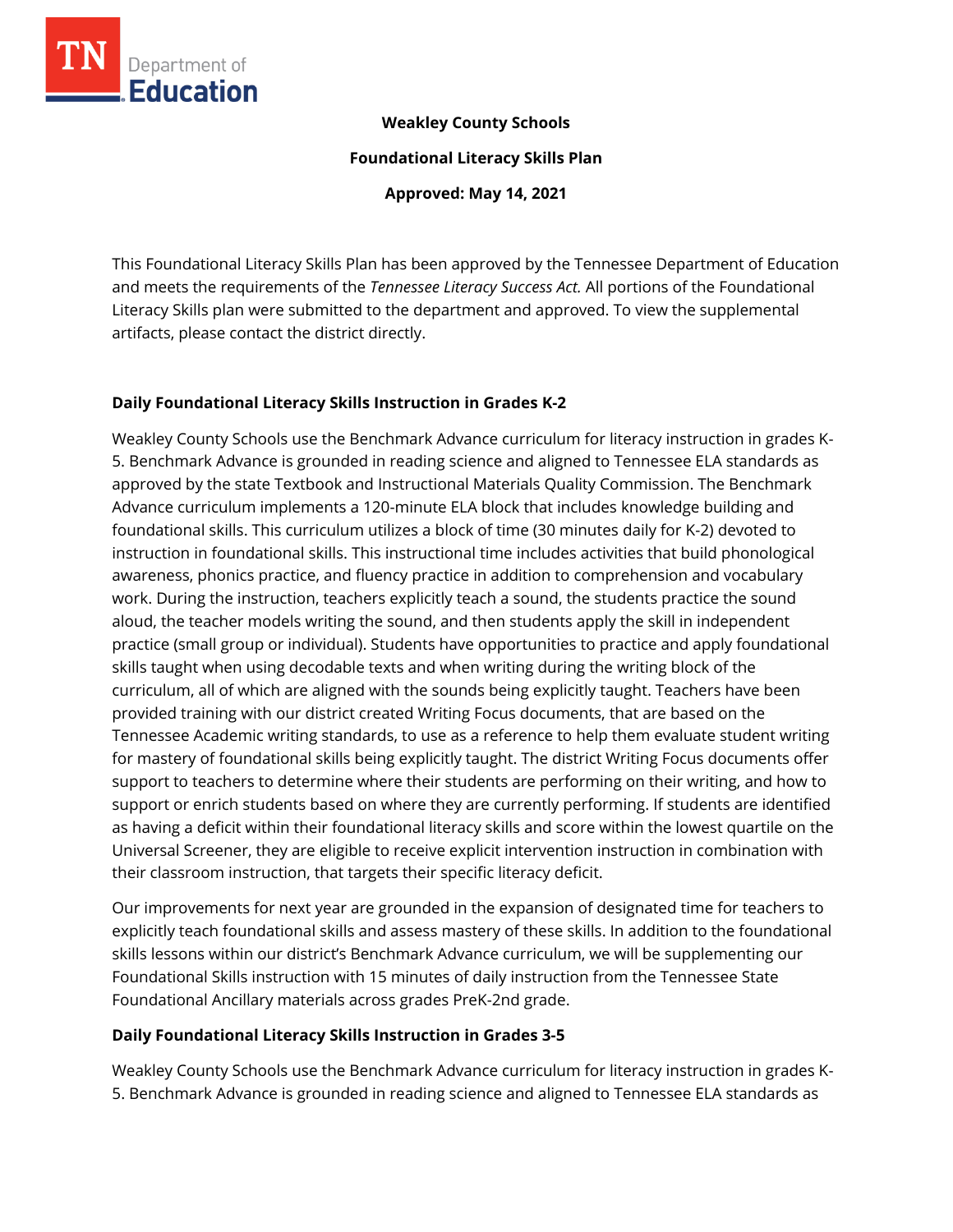Department of Education

approved by the state Textbook and Instructional Materials Quality Commission. This curriculum utilizes an integrated ELA block that meets an evidence-based approach to applying foundational skills within daily lessons. Our students receive a total of 90 minutes of ELA instruction, with an additional 45-minute block allocated for small group instruction used to support and/or enrich students based on targeted areas of need. Although the daily schedule is not the same each day, all daily instruction includes components for knowledge-building and foundational skills that includes fluency, grammar, morphology, spelling, and writing for at least 30 minutes per day. The adopted curriculum also engages students in work around fluency, vocabulary, and comprehension. The fluency, vocabulary, and comprehension skills are embedded within the lessons to ensure continuity, cohesion, and connection within each unit of study. Foundational skills instruction is embedded in all aspects of the 90 minute ELA block and is dedicated to developing students' holistic literacy approach to fluency, vocabulary, and comprehension coherently as recommended by research. Teachers have been provided training with our district created Writing Focus documents, which is based on Tennessee Academic writing standards, to use as a reference to help them evaluate student writing pieces to assess student mastery of foundational skills that are embedded in the curriculum. The Writing Focus documents provide guidance for teachers to support and/or enrich student learning based on their current writing performance. If students are identified as having a deficit within their foundational literacy skills and score within the lowest quartile on the Universal Screener, they are eligible to receive explicit intervention instruction in combination with their classroom instruction, that targets their specific literacy deficit.

### **Approved Instructional Materials for Grades K-2**

Benchmark - K-5 Advance

## **Approved Instructional Materials for Grades 3-5**

Benchmark - K-5 Advance

# **Universal Reading Screener for Grades K-5. This screener complies with RTI<sup>2</sup>and Say Dyslexia requirements.**

Weakley County Schools Prek-8th grade will use AIMSWeb PLUS. However, we will consider using the state's universal screener in the future.

#### **Intervention Structure and Supports**

In the fall, students are given a universal screener (Aims Web PLUS) to determine which students have a significant reading deficiency or are "at risk". Each school has a data team that reviews the universal screener data to determine which students score between the 0-25th Percentile. Those students demonstrating need are classified as in need of Tier II or Tier III instruction. Students classified as Tier II or Tier III are given a diagnostic assessment (PASS or PWRS) to determine specific deficits in order to best assign students to a small group with an intervention that will narrow skill gaps. Students receive daily, small-group intervention for at least 45 minutes in their area of greatest deficit.

We have research-based options for reading intervention support available for our students who are "at risk" and/or who have been identified with a significant reading deficiency. Each data team has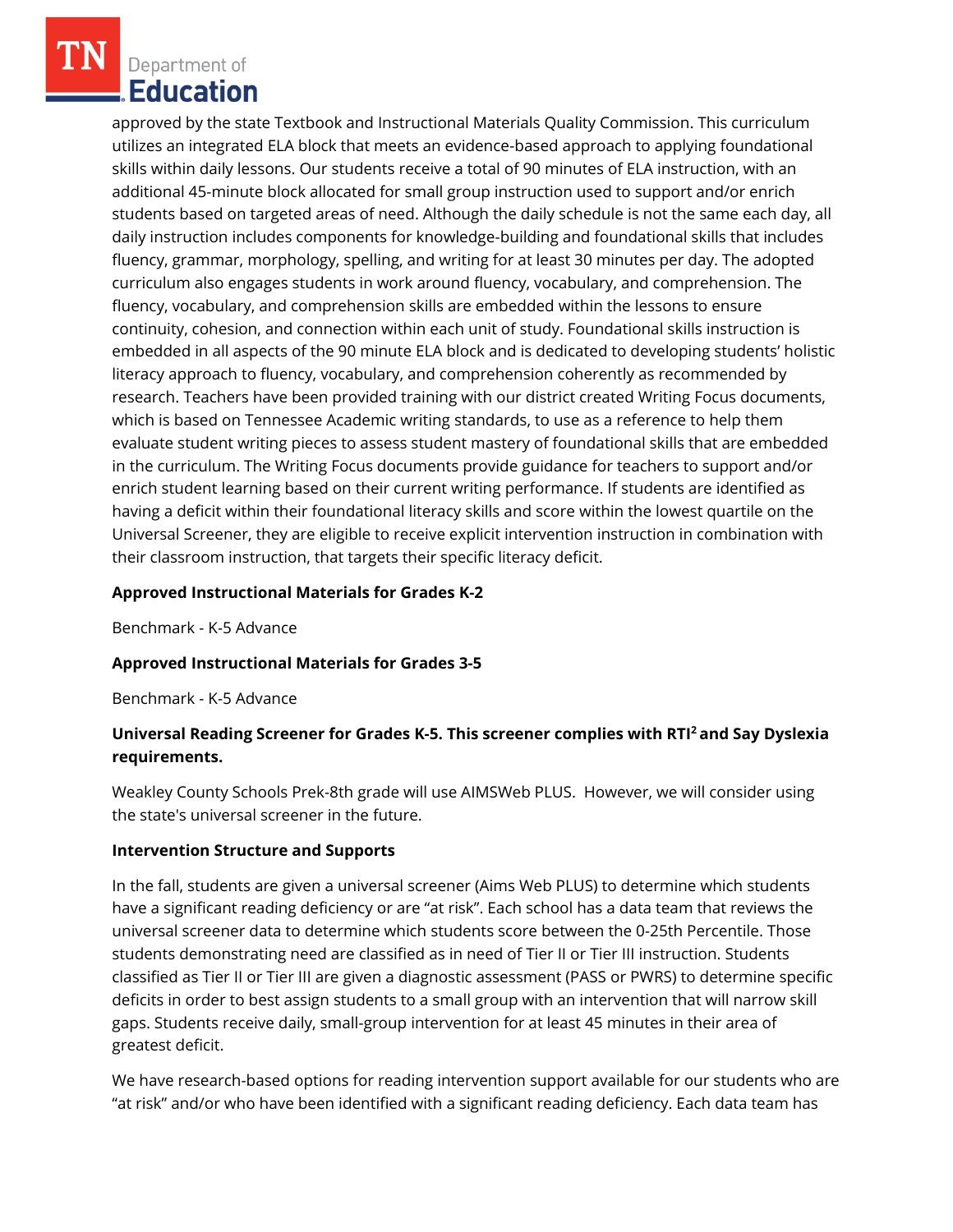Department of **Education** 

an organized list of research-based options that can be used to support students in their specific skill deficit.

The data team will select the support best aligned for each student's deficit and provide the intervention teacher with that research-based option for their small-group instruction time. The data team will also provide detailed lesson templates for each intervention teacher that outlines the expectations for the small-group instruction based on the area of deficit their group is demonstrating. The templates are provided for each deficit area: Phonological Awareness, Phonics, Fluency, Comprehension.

Data teams at each school meet every 4.5 weeks to determine if a change in the intervention or the person providing the intervention is warranted. The data team also look at other variable (attendance, engagement) as part of the decision-making process before a change is mode to the programming or provider. All of these decisions are documented and filed for each student.

Our students receive explicit instruction in their area of deficit in small groups using research-based materials and strategies. These students are also screened using the survey level assessments (PASS and PWRS) to determine if they have characteristics of dyslexia. Students who do demonstrate those characteristics receive intensive Interventions as outlined in the "Say Dyslexia" law using programs that meet the Law's requirements. Our district notifies families of students who demonstrate characteristics of dyslexia.

## **Parent Notification Plan/Home Literacy Reports**

Our district notifies parents in grade K-5 if their child is "at-risk" for or has significant reading deficiency (as evidenced by students scoring in the 0-25th percentile) immediately after the district's schools complete the fall universal screening. Students' scores are communicated in parent-friendly language that provides a clear explanation of student skill gaps and the depth and extent of student needs. The parents are told what intervention their student will receive and the amount of time each day the student will receive services. This is coupled with a description of the importance of being able to read by the end of 3rd grade.

Parents are subsequently notified of their child's progress, or lack of progress, after the 4.5-week data team meetings. In the parent notification/communication, data teams note any changes being made if the child is not showing sufficient progress as evidenced by progress monitoring and universal screening data as well as recommended activities (that do not require purchased resources) that will support students in the area of deficit (activities are not tailored by child, but tailored by skill deficit generally). These communications go out to parents with students in grade K-3 three times annually and are shared in grades 4 and 5 annually.

Additionally, the ELA curriculum contains parent letters in the younger grades that outline the foundational skills and knowledge domains for the coming week that will inform and equip parents to work with the child. Families can better understand how to support their student(s) through questions about their texts and through an awareness of what foundational skills their child(ren) are learning.